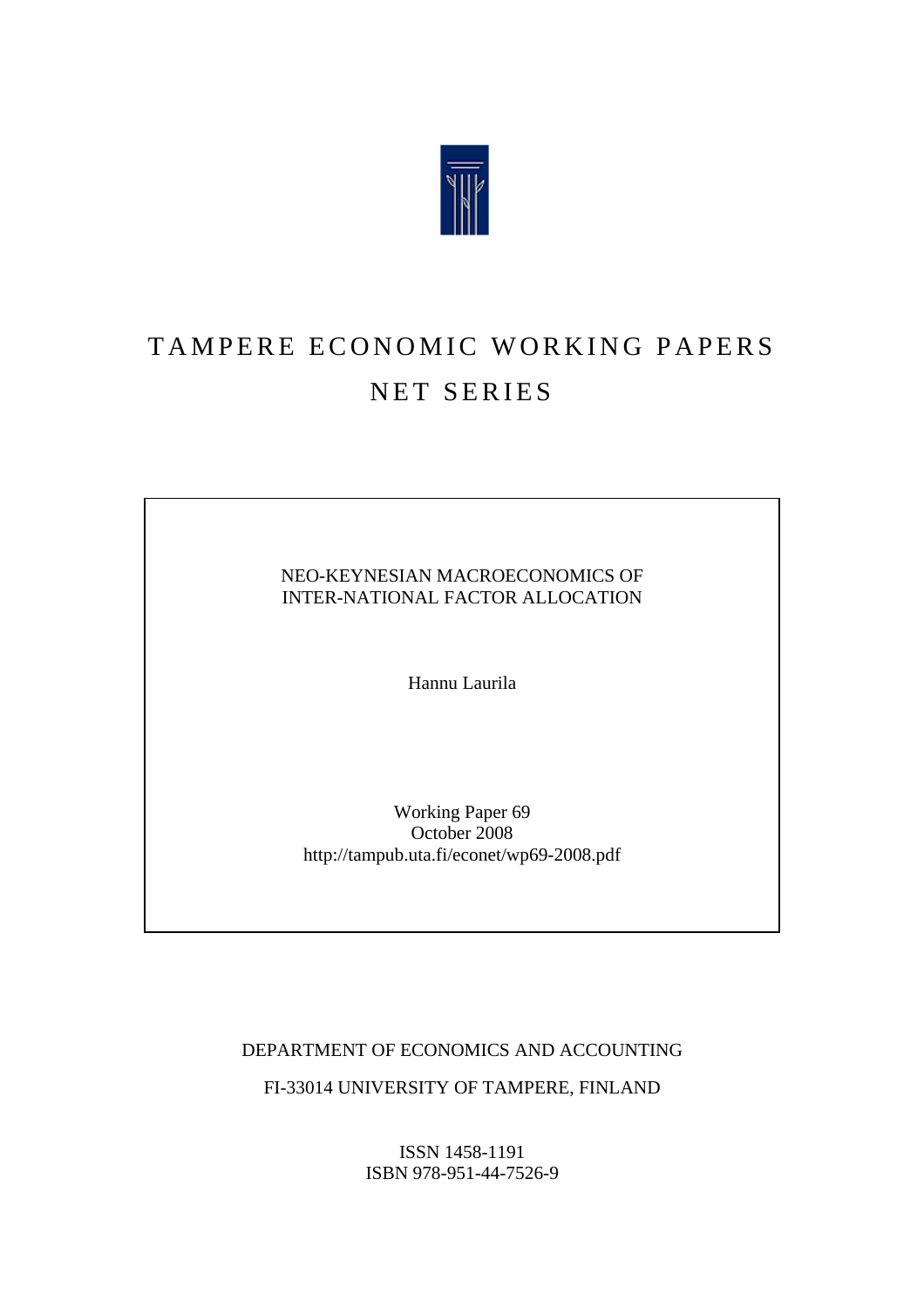## **Neo-Keynesian Macroeconomics of Inter-National Factor Allocation**

8.10.2008

Hannu Laurila

Department of Economics and Accounting FI-33014 University of Tampere

#### *Abstract*

*In the Neo-Keynesian macroeconomic model demand shocks have no long-run real effects on production, real wages and real interest rates. Therefore, there should be no effects on factor migration either. During the short-term adjustment, however, the temporary real effects make effects on factor migration also possible. Under Adaptive Expectations, migration may act as an inter-national alternative to intra-national adaptation of price expectations in the market adjustment process. In this case, the factors are induced to move to opposite directions in order to adjust the economy to the initial shock. A positive demand shock lowers perceived real wages thus inducing emigration of labour, and makes perceived real interest rates rise thus inducing immigration of capital. The final amounts of migration depend on the relative shares of intra- and inter-national adjustment.*

Key words: AEH, migration, short-term adjustment JEL classification: F41, R23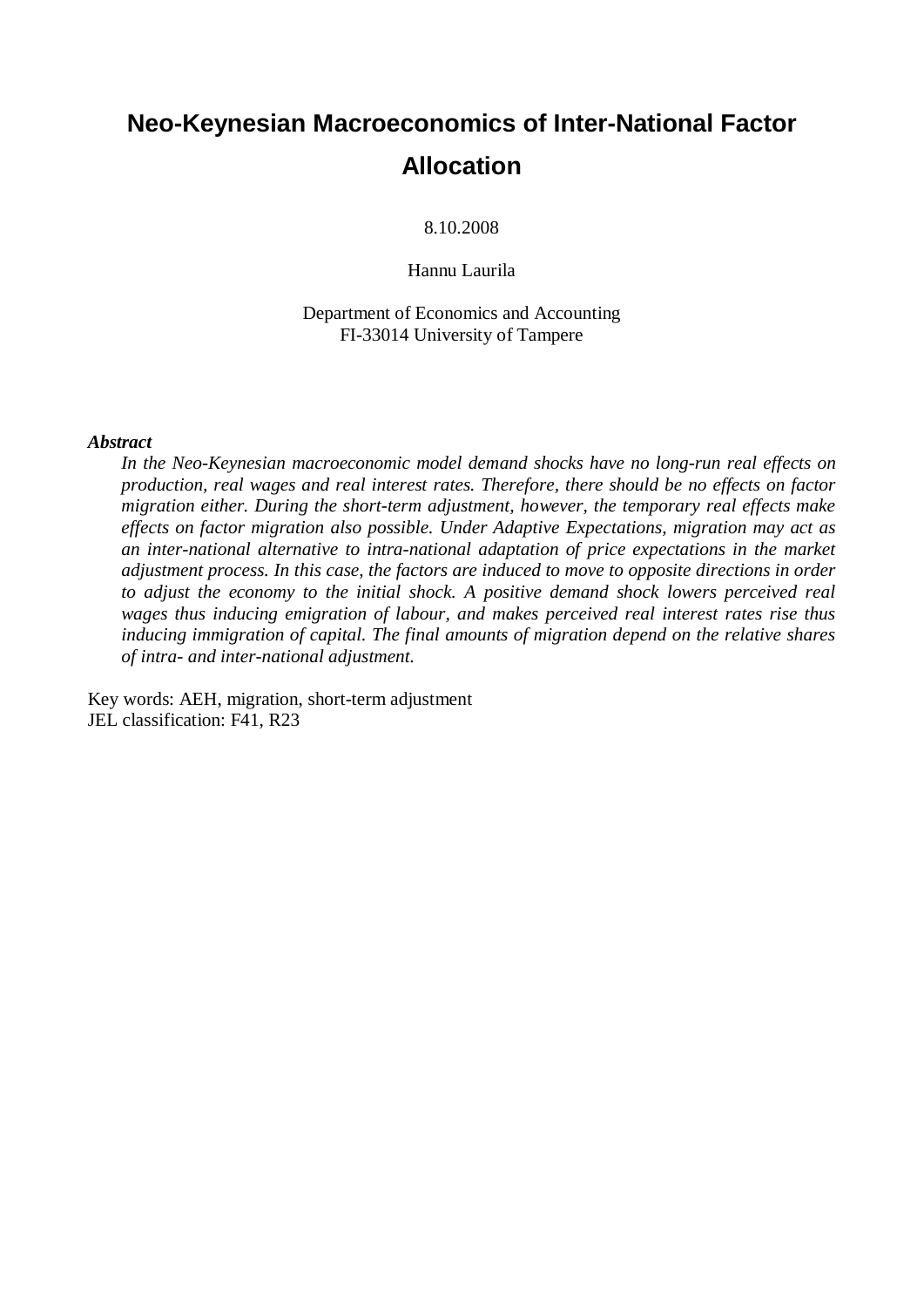## **1 Introduction**

Factor migration and spatial allocation of economic resources are vital elements of the global economy. A leading intuition of economic theory is that, under free migration, the market mechanism supports a stable and efficient spatial equilibrium where no benefits can be derived from relocation. Any exogenously originated inter-national differences in market circumstances are always re-equalized in the market.

In standard textbook presentations, factor migration is most often studied in partial equilibrium models. These models are comparative static analyses of the equilibrating forces between locally described markets. Another line in the literature is general equilibrium models, such as the onesector model, which explain migration by differences in factor endowments, and the two-sector model that analyses migration effects of demand shocks with special emphasis on the price mechanism (McCann, 2001, pp. 208-221).

This paper examines inter-national factor allocation in a Neo-Keynesian macroeconomic framework. The model deals with the simultaneous market adjustment in the goods and factor markets. The virtue of the model is twofold: first, it provides an accurate description of the working of the price system, and second, it facilitates a comprehensive analysis of labour and capital migration.

The paper proceeds as follows. The Neo-Keynesian framework is constructed in Section 2. For a benchmark, the classical regime of long-term adjustment is presented in Section 3. The short-term adjustment path is then studied in close scrutiny in Section 4, including intra-national adjustment in the original spirit of the Adaptive Expectations Hypothesis, and inter-national adjustment facilitated by factor migration. Section 5 concludes the findings.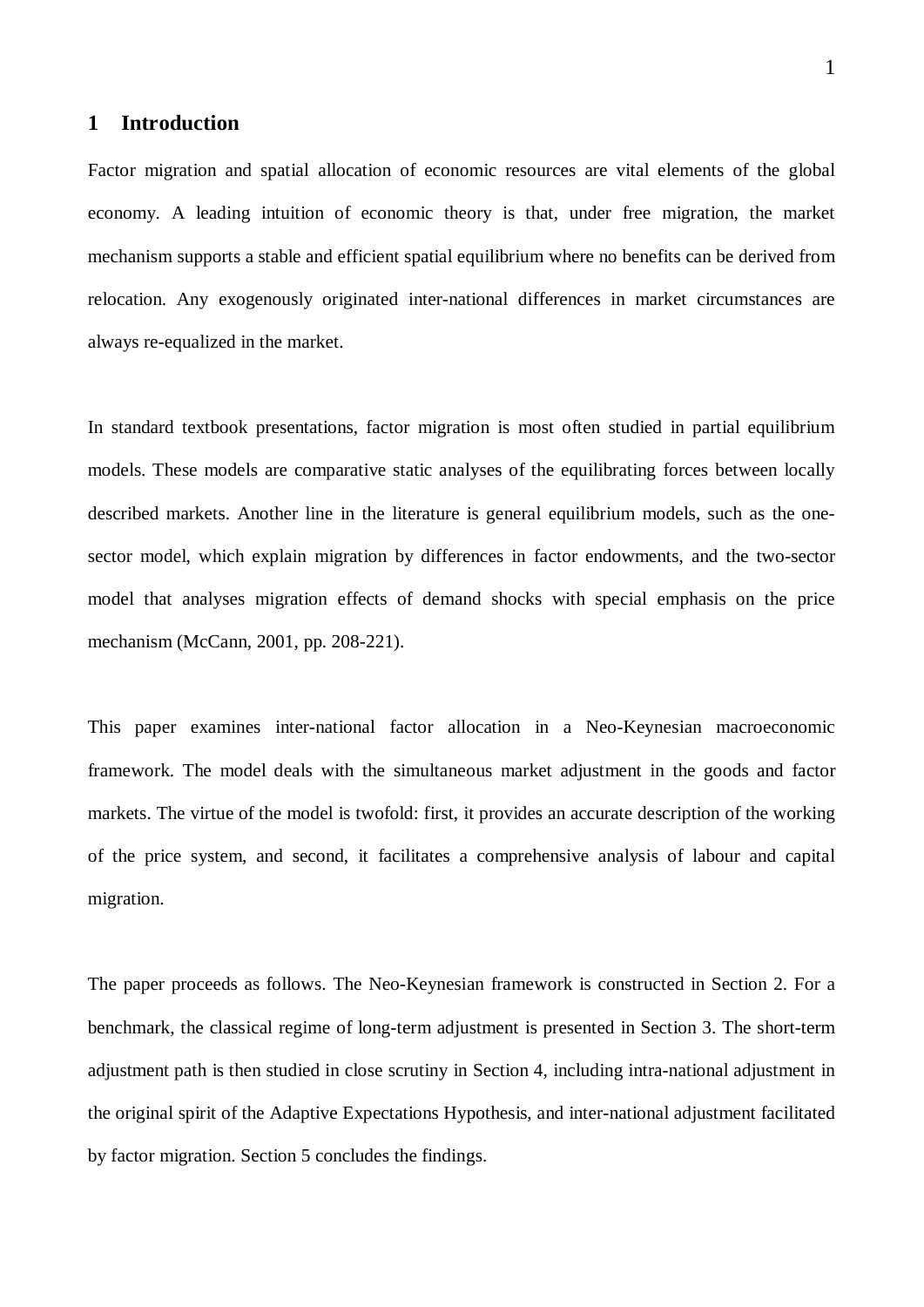## **2 The model**

The model is an overlapping generations elaboration of the seminal Neo-Keynesian macroeconomic framework (Samuelson, 1958; Diamond, 1965; Felderer & Homburg, 1987; Heijdra & van der Ploeg, 2002; Laurila, 2004). The model describes the interplay of firms and consumers in factor and goods markets. The factor market includes both labour and capital markets.

**Firms** maximize profits

(1)  $\pi = pq - wL - rK$ 

applying the production function

(2)  $q = f(L,K)$ .

In (1) and (2), *p* is current price and *w* and *r* are the nominal market yields for labour *L* and capital *K*, respectively. Concerning (2), the standard assumptions are made, namely constant returns to scale and  $f_1, f_2 > 0, f_{11}, f_{22} < 0, f_{12} = f_{21} > 0$ .

**Consumers** maximize a two-period utility function

(3) 
$$
U = u(c_1, 1-l) + \frac{1}{1+\rho}v(c_2)
$$

subject to the budget constraints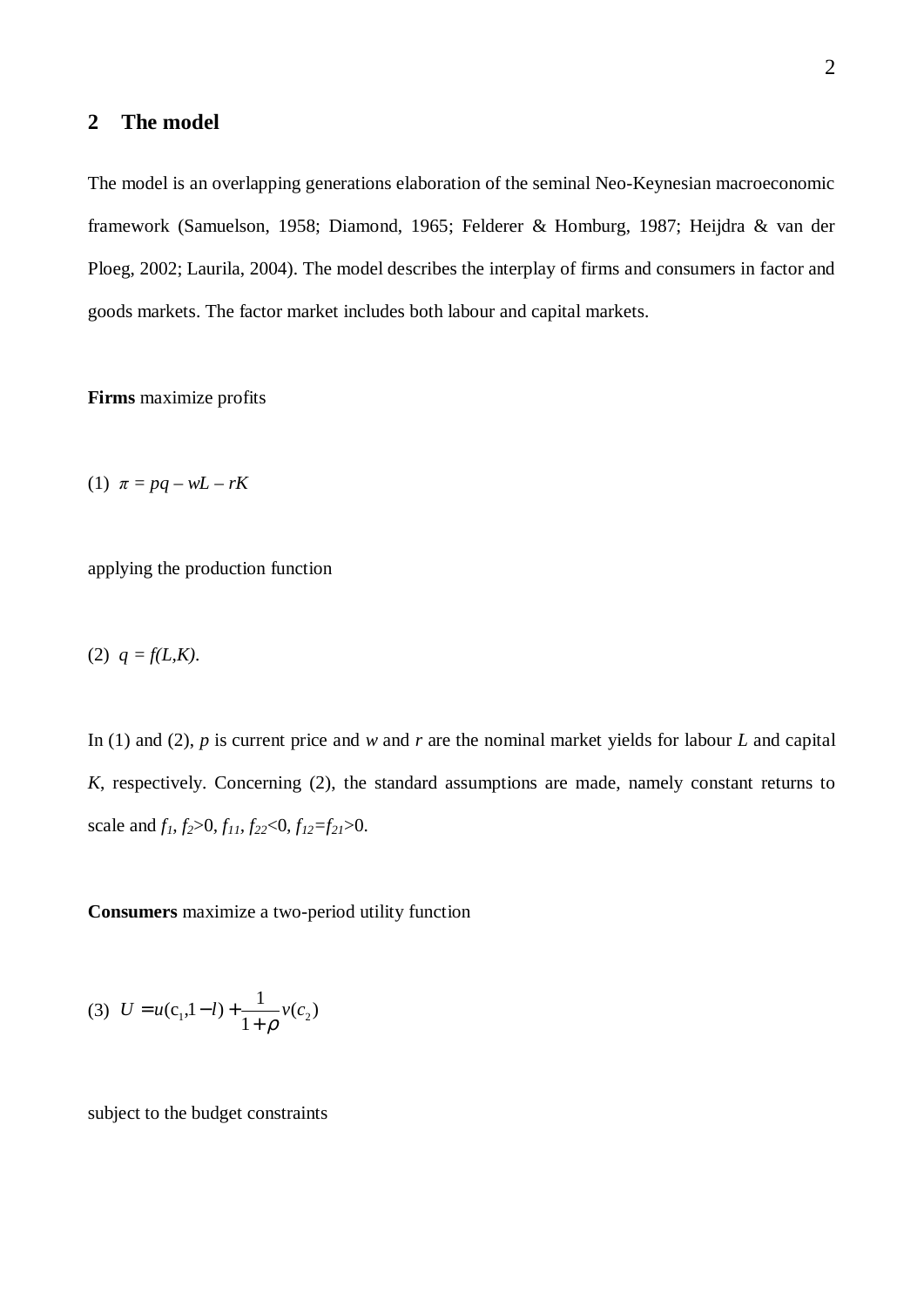(4) 
$$
p_1c_1 = lw - s,
$$

$$
p_2c_2 = (1+r)s.
$$

In (3) and (4), consumption is  $c_I$  in period 1 and  $c_2$  in period 2, and  $\rho$  denotes time preferences. Total available time in period 1 is fixed to 1, and *l* is leisure time. Consumption price is *p1* in period 1 and *p2* in period 2. In period 1, consumers save portion *s* of their labour income, which they consume with interest in period 2. The first order optimum conditions are  $u_2/u_1 = w/p_1$  for time allocation and  $u_1/v' = p_2(1+\rho)/p_1(1+r)$  for saving.

In the **labour market**, labour demand is given by maximization of (1) under (2), which straightforwardly yields the demand function

$$
(5) w = pfI,
$$

written in terms of nominal wages. By  $(5)$ , firms hire labour according to its marginal revenue product, which declines when *L* increases. Thus, the demand curve slopes downwards.

Labour supply originates from (3) and (4), and reads  $l = l(w, p_1, p_2, r)$ . Take *r* fixed and denote the price vector  $(p_1, p_2)$  by  $p^e$ , expected price. This reflects the difference in the time horizons of people's and firms' decision-making - people must screen price information over two periods, whereas firms need only current data. In aggregate terms,  $L = L(w/p^e)$ , which says that labour supply in the market depends on expected real wage. Inversely,  $w/p^e = g(L)$ , or

(6)  $w = p^e g(L)$ ,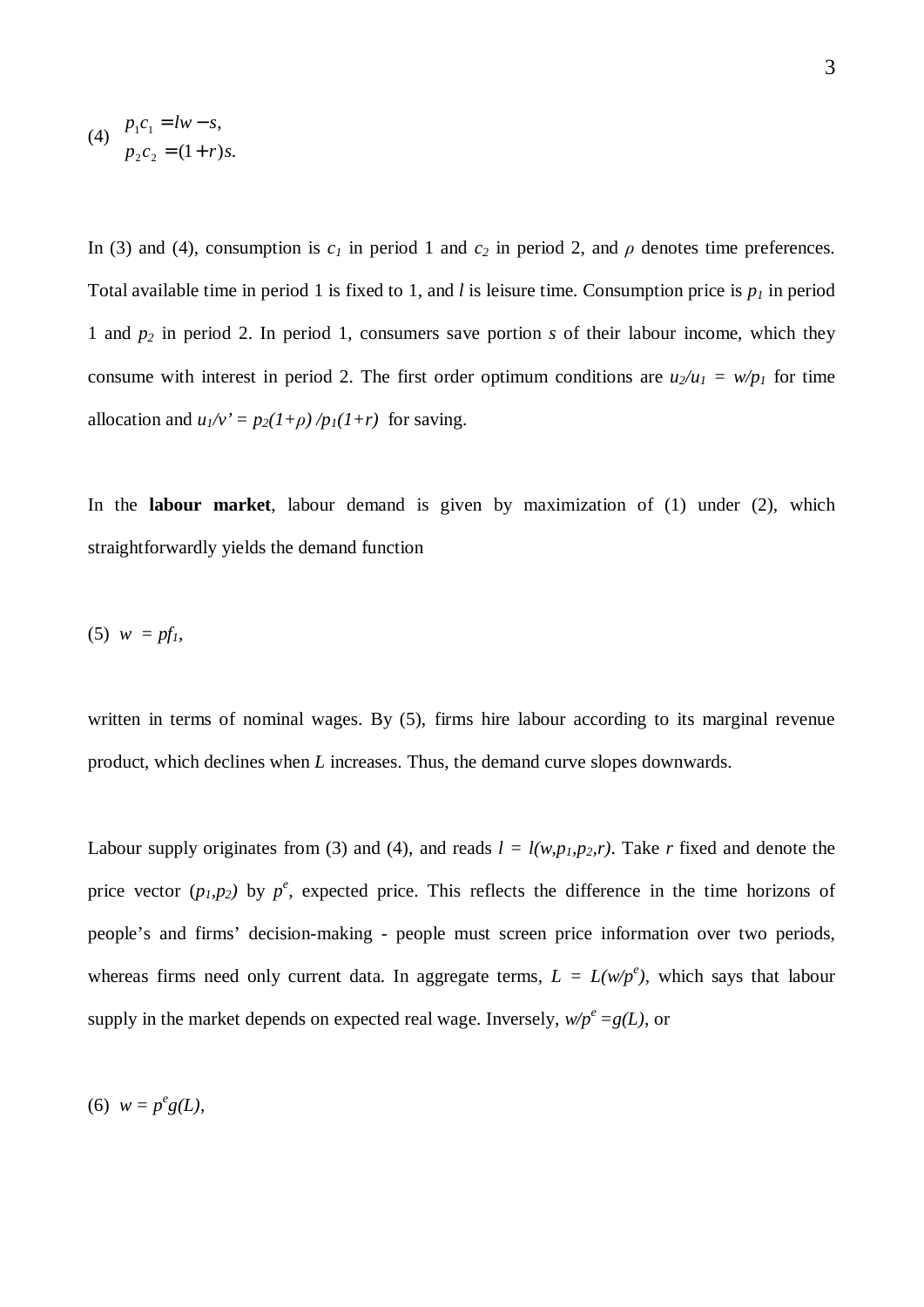where the right-hand-side tells the expected market value of the opportunity cost of labour time. Assuming *g'>0*, the labour supply curve is upward sloping in *L-w* space.

In the **capital market**, capital demand is again straightforwardly given by (1) and (2), which yield *r*  $= p f_2$  saying that the capital demand curve has a negative slope in *K-r* space. Solving for *p* gives

(7) 
$$
p = r/f_2
$$
,

which turns the curve upward sloping in *K-p* space. Capital supply arises from the saving decisions of the previous period. From (3), individual's saving demand function is  $s = s(r, p^e, w)$ . Fixing *w* and writing in terms of aggregate capital supply yields  $K = K(r/p^e)$ , which says that present capital supply, provided by the currently old generation depends on the real interest rate they anticipated in the previous period. In inverse form,  $r/p^e = \varphi(K)$ , which says that the market yield on capital must compensate the opportunity cost of supplying it, and the assumption  $\varphi' > 0$  makes the curve slope upwards in *K-r* space. Solving for expected prices gives

$$
(8) \ \ p^e = r/\varphi(K),
$$

which says that the capital supply curve slopes downwards in *K-p* space.

**Aggregate supply** in the goods market is determined by the production function (2) and by the factor market equations (5)-(8) thus determining the aggregate supply (AS) curve of the economy. Totally differentiating equations (5) and (6) and solving for proportionate changes yields

$$
(9) \frac{dL}{L} = \frac{\mu^S}{\mu^D + \mu^S} \left[ \mu^D \left( \frac{dp}{p} - \frac{dp^e}{p^e} \right) + \frac{dK}{K} \right]
$$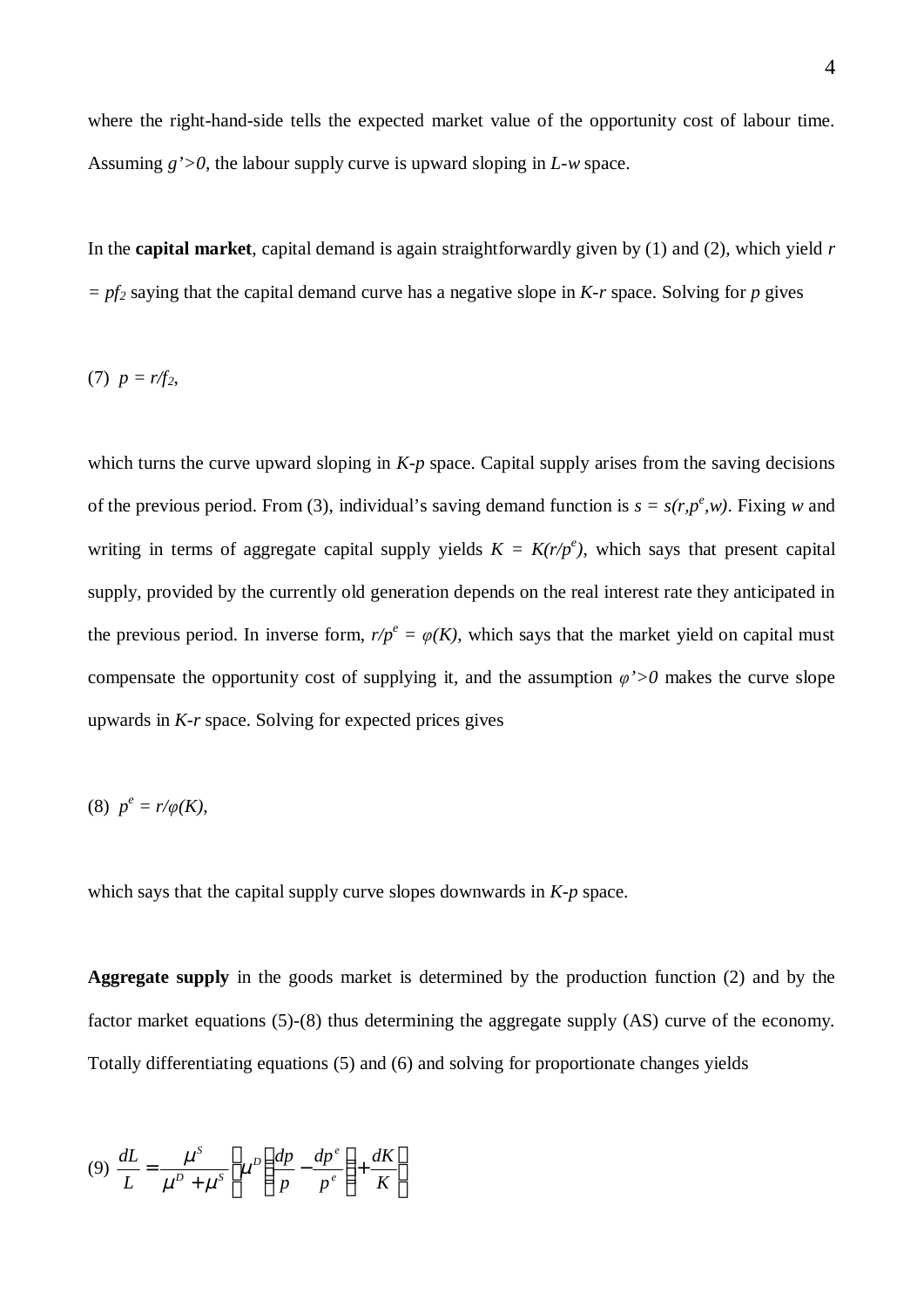for the labour market equilibrium. In (9),  $\mu^D = f_I / L f_{II}$  denotes the demand elasticity and  $\mu^S = g / L g'$ denotes the supply elasticity in the labour market. Totally differentiating equations (7) and (8) gives

$$
(10) \frac{dK}{K} = \frac{\eta^s}{\eta^p + \eta^s} \left[ \eta^p \left( \frac{dp}{p} - \frac{dp^e}{p^e} \right) + \frac{dL}{L} \right]
$$

for the capital market equilibrium. In (10),  $\eta^D = f_2/Kf_{22}$  denotes the demand elasticity and  $\eta^S = \varphi/K\varphi$ denotes the supply elasticity in the capital market.

Totally differentiate the production function (2), manipulate and write

$$
(11)\ \frac{dq}{q} = \beta\frac{dL}{L} + (1-\beta)\frac{dK}{K},
$$

where  $\beta = wL/q$  is the share of labour income and  $1-\beta = rK/q$  is the share of capital income of total factor income. Substitution of the equilibrium equations (9) and (10) to (11) gives

$$
(AS)
$$

$$
\frac{dq}{q} = \frac{\beta \mu^D \mu^S \left(\eta^D + \eta^S\right) + (1 - \beta)\eta^D \eta^S \left(\mu^D + \mu^S\right)}{\left(\mu^D + \mu^S\right)\left(\eta^D + \eta^S\right)} \left(\frac{dp}{p} - \frac{dp^e}{p^e}\right) + \beta \frac{\mu^S}{\mu^D + \mu^S} \frac{dK}{K} + (1 - \beta) \frac{\eta^S}{\eta^D + \eta^S} \frac{dL}{L}
$$

for the expression of aggregate supply. The first term on the right-hand-side of (AS) implies that the aggregate supply curve is vertical unless the price changes are anticipated asymmetrically by the demanders and the suppliers of the factors. The AS curve is upward sloping, if people's price expectations lag behind the true current prices. Changes in factor supply affect production with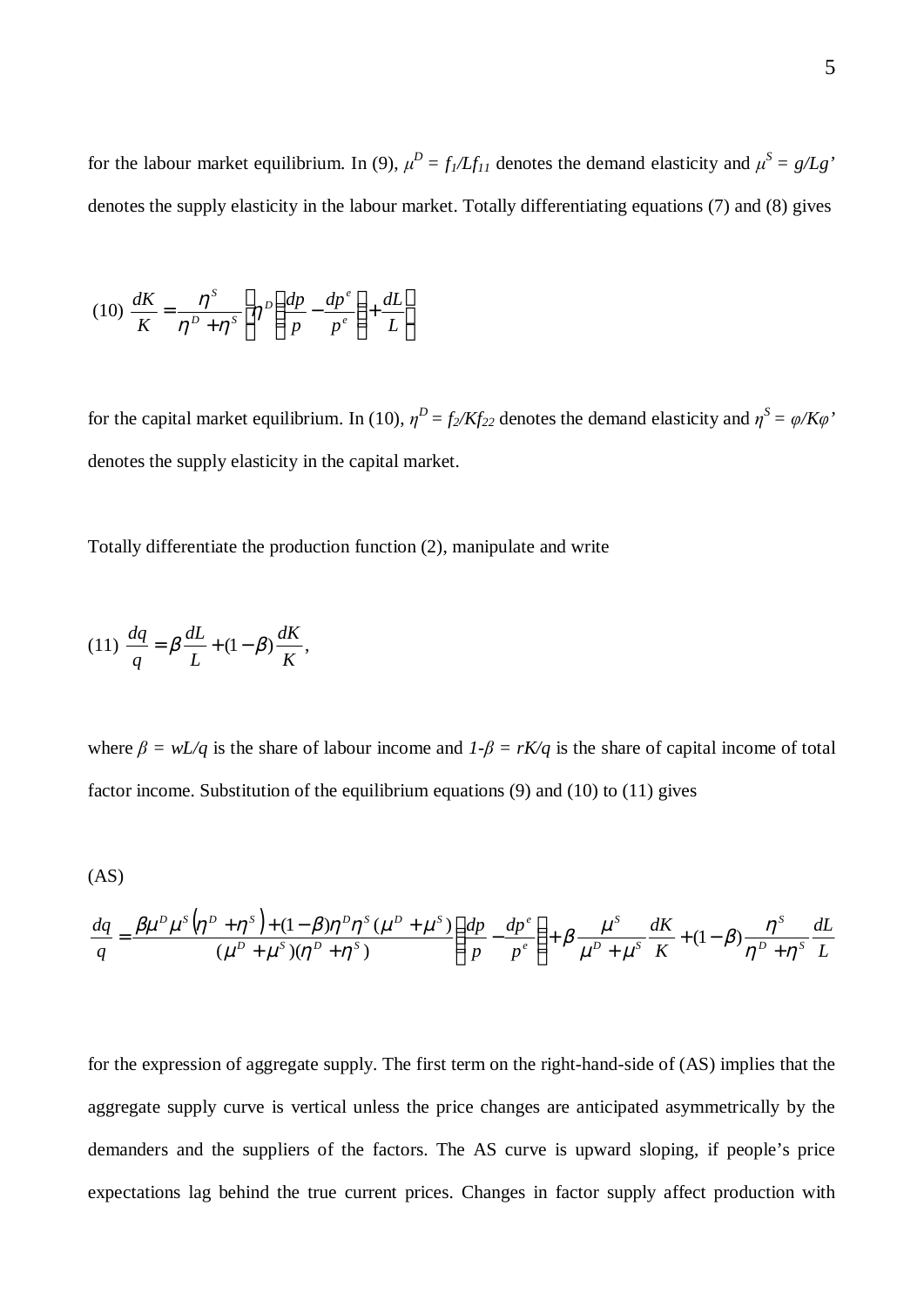positive relationship. In the case that capital and labour shift in opposite directions, the effects depend on the relative shares of labour and capital income, and on the demand and supply elasticities in the factor markets.

**Aggregate demand** is determined by the aggregate conditions of the real and monetary sides of the economy. The equilibrium condition of the real side, the expression of the IS curve, reads

(12) 
$$
q = c(q^D) + i(r) + b
$$
,

where *c* is aggregate consumption based on disposable income  $q^D = Lw/p^e + Kr/p^e$ , which says that current disposable income consists of labour income of the currently young generation and capital income of the currently old generation. By assumption,  $c > 0$ . Investment is denoted by *i* with the assumption that *i'<0*. Parameter *b* denotes any exogenous demand shocks. Initially, *b=0*. Trade is ignored and the budget constraint of the local public sector is not specified. Totally differentiate (12) and get

(13) 
$$
dq = \frac{q}{p^e} c' \left[ \beta \left( \frac{dL}{L} + \frac{dw}{w} - \frac{dp^e}{p^e} \right) + (1 - \beta) \left( \frac{dK}{K} + \frac{dr}{r} - \frac{dp^e}{p^e} \right) \right] + i' dr + db.
$$

By the second term on the right-hand-side of (13), the IS curve is declining in *q-r* space. The last term says that positive consumption shocks shift the curve in outwards and vice versa. The first, bracketed term on the right-hand-side tells that the curve also shifts, if disposable income changes because of changes in factor employment and/or in real factor rewards.

The equilibrium condition of the monetary side, the LM curve, reads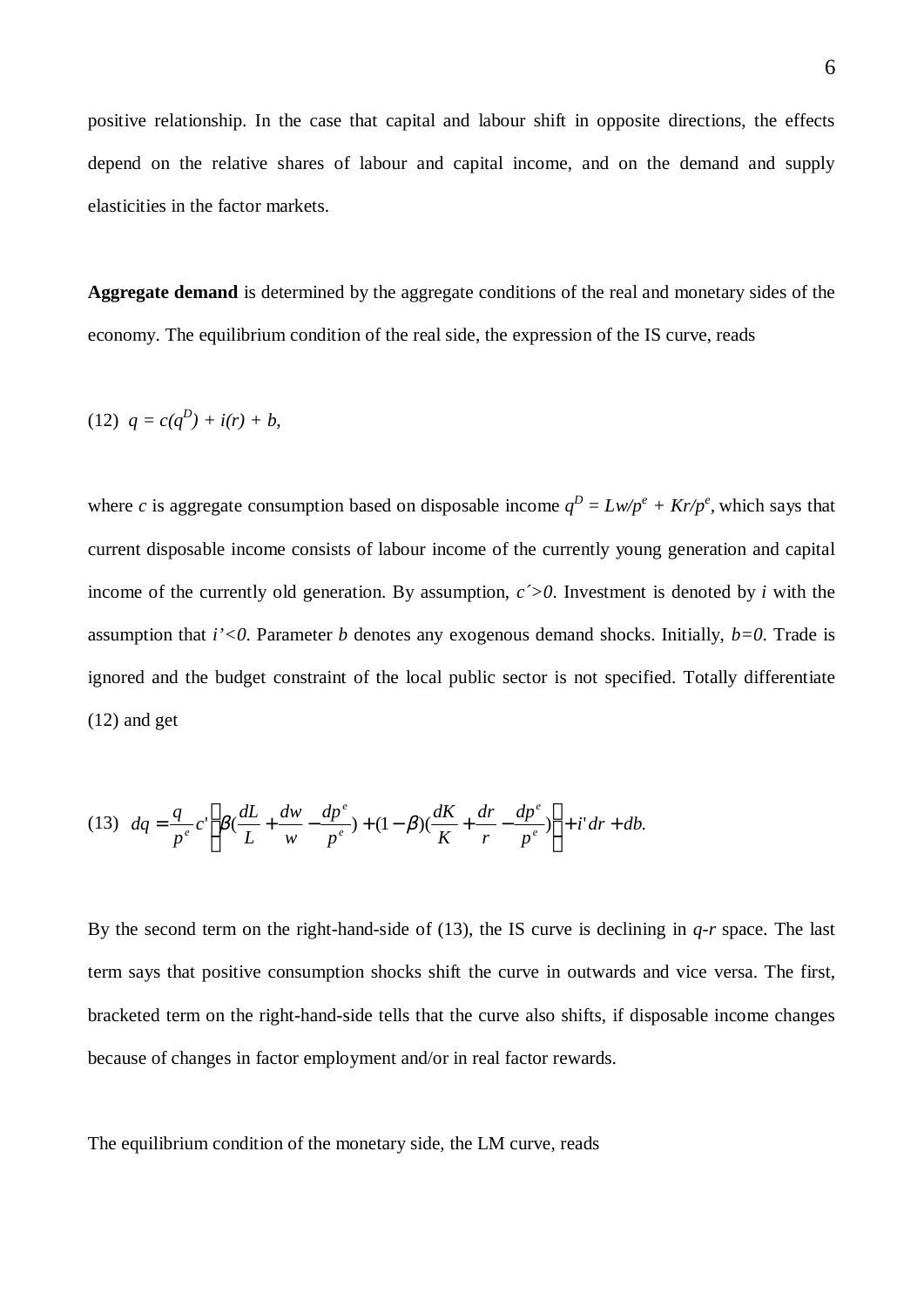$$
(14) \ \ m/p = l(q,r),
$$

where the supply of real money equals the demand of liquid money, reasoned by transaction use depending on production *q* and inter-temporal use depending on the interest rate *r*. The assumptions  $l_1$  > 0 and  $l_2$  < 0 are applied. Totally differentiating equation (14) yields

(15) 
$$
dr = \frac{1}{l_2} \frac{m}{p} \left( \frac{dm}{m} - \frac{dp}{p} \right) - \frac{l_1}{l_2} dq,
$$

which indicates that the LM curve is upward sloping in *q-p* space, and that increases in real money shift the curve outwards and vice versa. Substituting (15) to (13) gives

$$
(AD)\frac{dq}{q} = \frac{l_2}{l_2 + i'l_1} \left[ \frac{c'}{p^e} \left( \beta \left( \frac{dL}{L} + \frac{dw}{w} - \frac{dp^e}{p^e} \right) + (1 - \beta) \left( \frac{dK}{K} + \frac{dr}{r} - \frac{dp^e}{p^e} \right) + \frac{1}{q} \left( \frac{i'}{l_2} \frac{m}{p} \left( \frac{dm}{m} - \frac{dp}{p} \right) + db \right) \right]
$$

for aggregate demand in the goods market. The AD curve has a negative slope in *q-p* space. Positive demand effects caused either by monetary *(dm)* or real *(db)* shocks shift the AD curve outwards and vice versa. The first two terms in the braces on the right-hand-side of (AD) imply that the curve also shifts, it changes in disposable income are anticipated. If the changes in labour and capital income are of opposite signs, the net effect depends on their relative shares.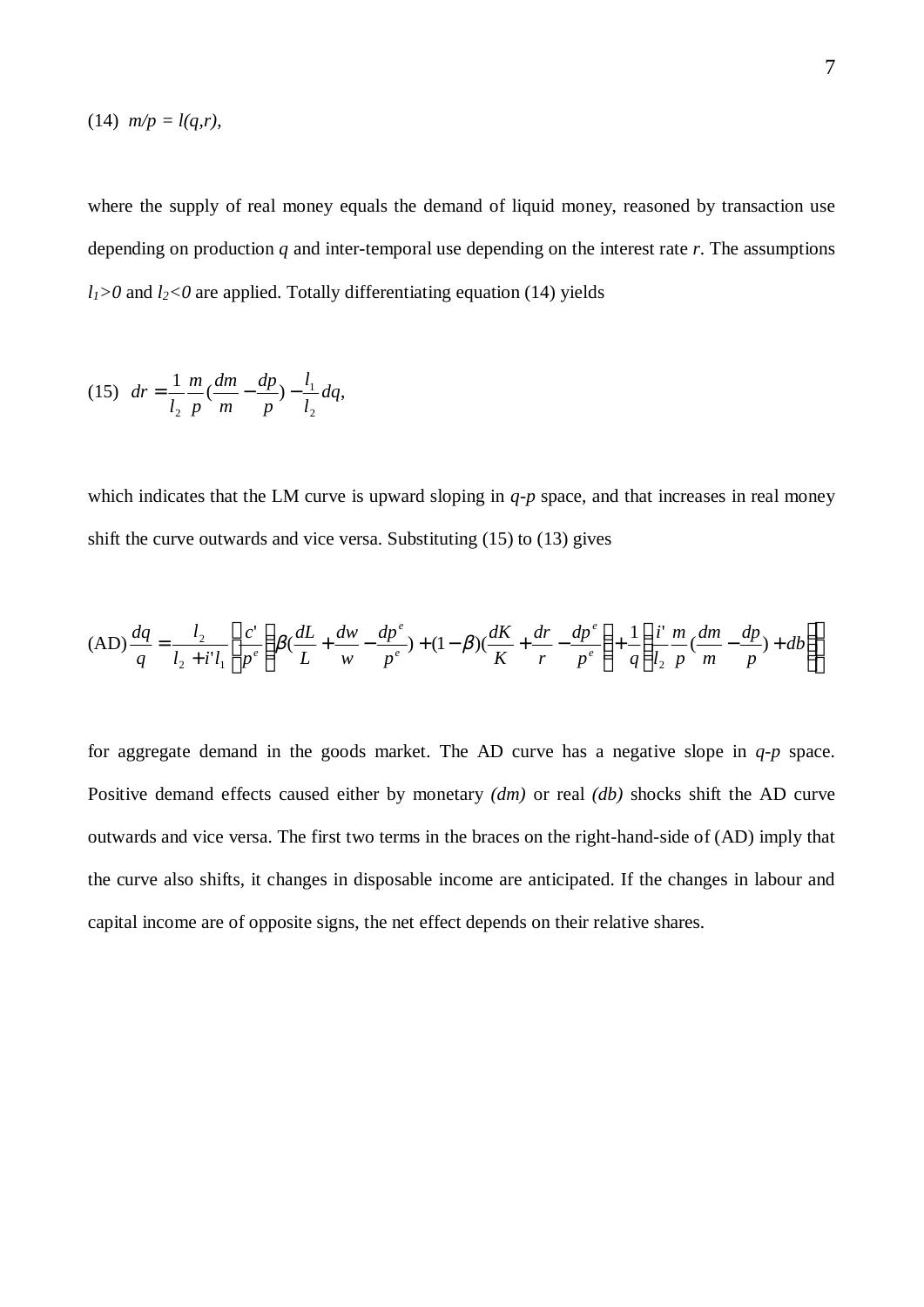### **3 Classical long-term effects of a demand shock**

The classical regime of the present framework gives a benchmark for the consideration of the price adjustment mechanism. For the sake of simplicity, it is assumed that the national economy in question is of atomistic size so that the factor rewards outside are taken as given. The factor rewards are assumed non-transportable. Recall that there is no trade of goods either. It is also assumed that  $p=p^e$  in equations (6) and (8) and  $dp/p=dp^e/p^e$  in (AS).<sup>1</sup>

Figure 1 presents the market adjustment. The Figure consists of two sets of quadrants. Panel (i) includes the labour market described by equations (5) and (6), the production function described by (2) and the goods market described by expressions (AS) and (AD), and the real wage  $\omega = w/p = f_l$ , listed clockwise from northeast. Panel (ii) includes the capital market given by equations (7) and (8), the production function, the IS-LM framework given by equations (12)-(13) and (14)-(15), and the real interest rate  $\rho = r/p = f_2$ , listed clockwise from northeast.

## (Figure 1 here)

In Figure 1, the initial inter-national equilibrium is given by the market price set  $(p_0, w_0, r_0)$ . Thus, the real wage is  $\omega^*$  and the real interest rate is  $\rho^*$  everywhere. Employment is  $L_0$  and the capital stock is  $K_0$  implying that production is  $q_0$ . Suppose that there emerges an exogenous demand shock so that *db>0* in (13) and thus in (AD). The effect is shown by the outward shift of the IS curve from *IS*<sup> $0$ </sup> to *IS*<sup> $1$ </sup> in Panel (ii) and the consequent shift of the AD curve from  $AD$ <sup> $0$ </sup> to  $AD$ <sup> $1$ </sup> in Panel (i) in Figure 1.

<sup>&</sup>lt;sup>1</sup> Actually, this is the Perfect Foresight Hypothesis, but the more modern and less stringent Rational Expectations Hypothesis would be equivalent in terms of graphics.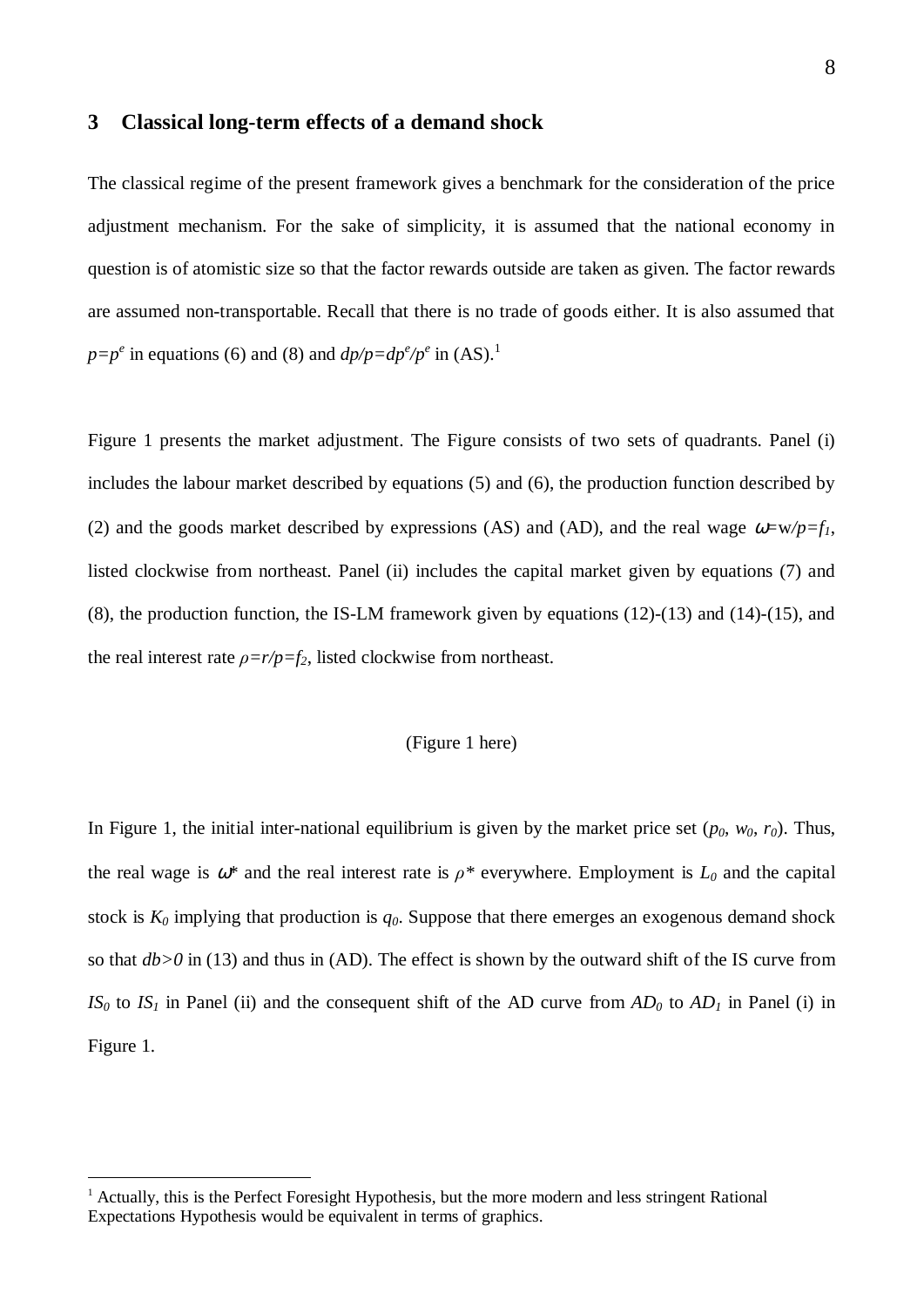The increase of demand in the goods market causes the prices to rise from  $p_0$  to  $p_1$ . In the classic regime of the model this causes labour demand to shift outwards from  $D^L$ <sub>0</sub> to  $D^L$ <sub>I</sub> and labour supply to shift backwards from  $S^L$ <sup>0</sup> to  $S^L$ <sup>1</sup> in Panel (i) of Figure 1. Nominal wages rise from  $w_0$  to  $w_1$ , and the labour market equilibrium shifts vertically from  $e_0$  to  $e_1$ .

In Panel (ii) of Figure 1, the shift of the IS curve from  $IS_0$  to  $IS_1$  is accompanied by the inward shift of the LM curve from  $LM<sub>0</sub>$  to  $LM<sub>1</sub>$  because of the rise in the price level from  $p<sub>0</sub>$  to  $p<sub>1</sub>$ . The nominal interest rate rises from  $r_0$  to  $r_1$  so that the real interest rate remains unchanged at  $\rho^*$ . Therefore, the demand for capital shifts backwards from  $D^{K}_{0}$  to  $D^{K}_{1}$ , and the supply of capital shifts outwards from  $S^{K}_{\theta}$  to  $S^{K}_{\theta}$ . The capital market equilibrium shifts vertically from  $\varepsilon_{0}$  to  $\varepsilon_{1}$ .

In Figure 1, real wages, employment and production remain unchanged at  $\omega^*$ ,  $L_0$  and  $q_0$ , respectively. Unchanged remain also real interest rates, capital use and production at  $\rho^*$ ,  $K_0$  and  $q_0$ , respectively. The conclusion is that the demand shock has no real effects in the economy. In particular, there are no effects on factor migration either.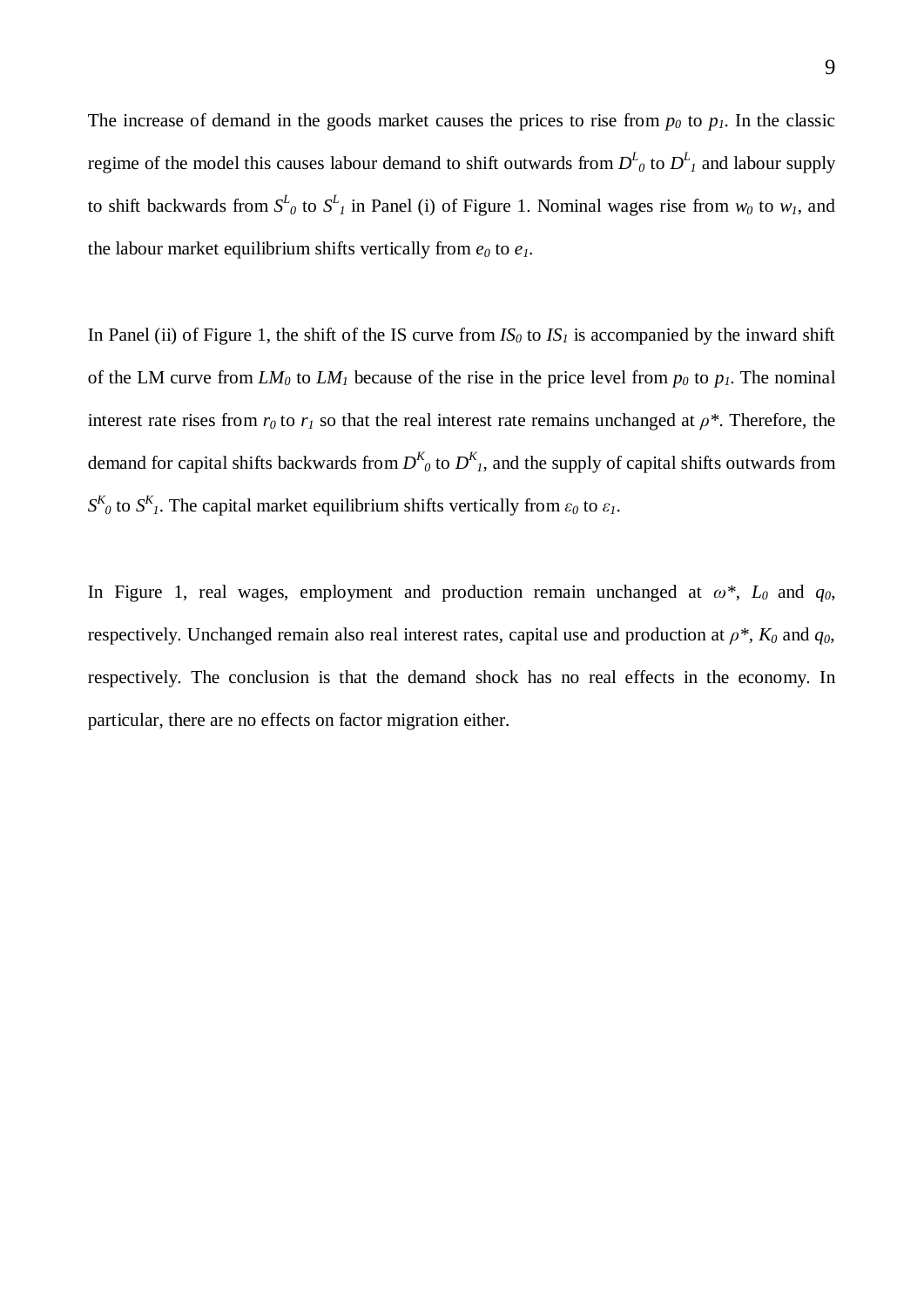## **4 Neo-Keynesian short-term adjustment**

#### **4.1 Intra-national adjustment**

Consider now the Neo-Keynesian short-term adjustment path towards the above classical long-term equilibrium. In order to concentrate on the price adjustment mechanism, apply the Adaptive Expectations Hypothesis<sup>2</sup> to describe the intra-national adjustment path. In Figure 2 below, the short-term adjustment is illustrated by assuming that factor demand and factor supply respond asymmetrically to the exogenous price shock. By (5) and (7), the firm sector is assumed to be perfectly foresighted, while (6) and (7) say that the household sector is assumed to lack such rationality. This is to say that  $p=p^e$  does not hold during the adjustment.

#### (Figure 2 here)

Start again from the positive demand shock implying that the IS curve should shift from  $IS_0$  to  $IS_1$  in Panel (ii) and the AD curve should shift from  $AD_0$  to  $AD_1$  in Panel (i) of Figure 2. In Panel (i), the perfectly foresighted firms anticipate that the price level rises according to the long-term aggregate supply curve  $AS^{LT}$  from  $p_0$  to  $p_1$ . Thus, the demand for labour shifts from  $D^L{}_{0}$  to  $D^L{}_{1}$ . Likewise, in Panel (ii), since the firms correctly anticipate that the nominal interest rate rises from  $r_0$  to  $r_1$  due to the decrease of real money that makes the LM curve shift from  $LM<sub>0</sub>$  to  $LM<sub>1</sub>$  according to the longterm  $LM^{LT}$  curve, the demand for capital shifts backwards from  $D^{K}_{0}$  to  $D^{K}_{1}$ .

In the first place, the shock surprises the people as factor suppliers so that they undervalue the price effects. In Panel (i) of Figure 2, as people anticipate only the direction but not the full amount of the price effect, they respond by reducing labour supply so that the labour supply curve shifts from  $S^L$ to  $S<sup>L</sup>$ . On the other hand, in Panel (ii), the supply of capital does not react at all, because it is fixed

<sup>&</sup>lt;sup>2</sup> The Hypothesis is undeniably out-dated, but it serves well the purposes of this paper.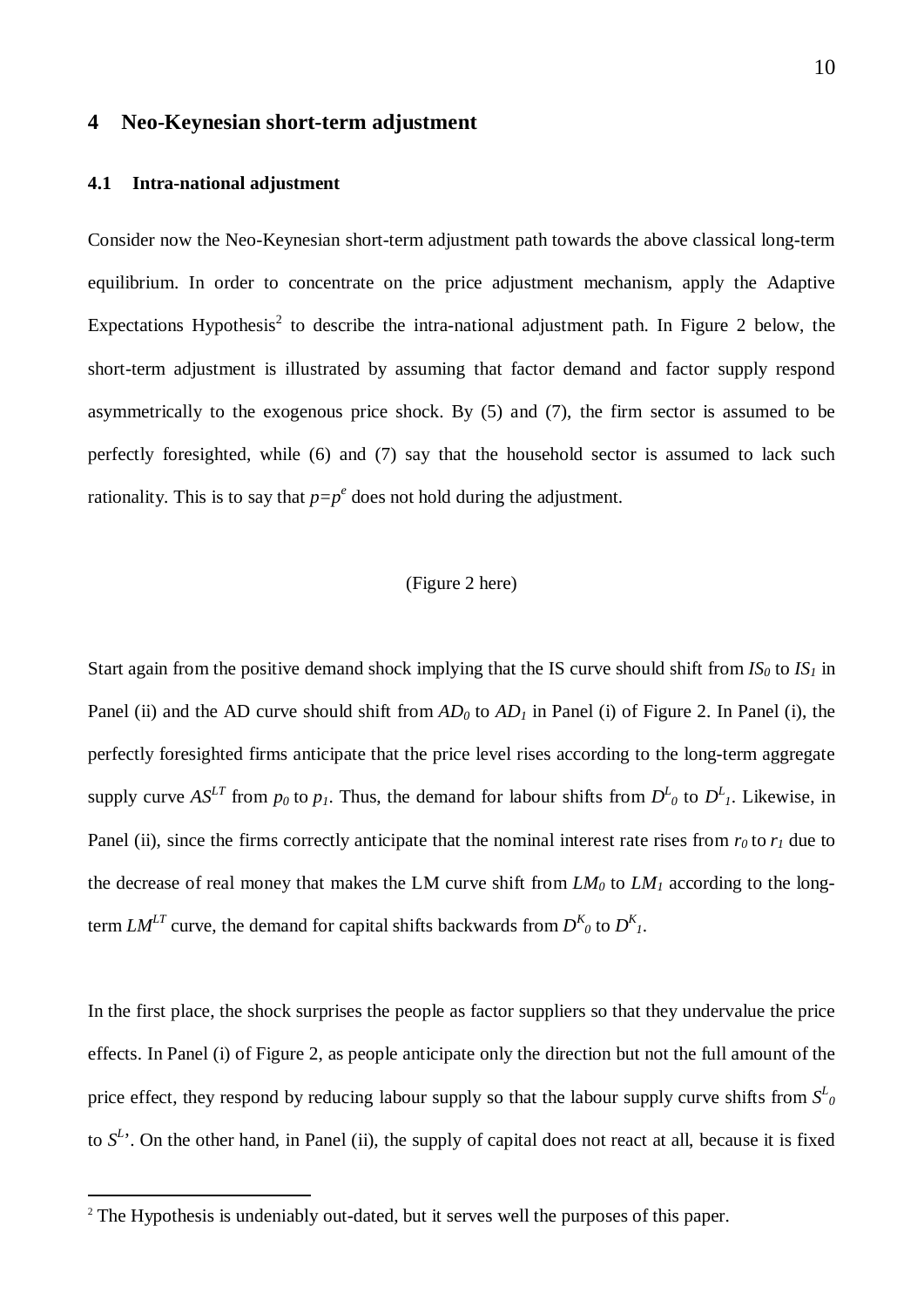The momentary equilibrium in the labour market shifts from *e0* to *e'* Panel (i) and that in the capital market shifts from  $\varepsilon_0$  to  $\varepsilon'$  on Panel (ii) of Figure 2. At the anticipated prices p', employment increases from  $L_0$  to  $L'$ , the nominal wage rises to *w'*. The real wage becomes  $\omega'$ , which is lower than  $\omega^*$ . Respectively, in the capital market of Panel (ii), capital use reduces from  $K_0$  to *K'*, the nominal interest rate is *r'* and the anticipated real interest rate is  $\rho'$ , which is higher than  $\rho^*$ . The production function shifts inwards from  $f(L,K_0)$  to  $f(L,K')$  in Panel (i) and outwards from  $f(L_0,K)$  to  $f(L^{\prime}, K)$  in Panel (ii) of the Figure.

Panel (ii) is  $p$ , while (8) is written in terms of  $p^e$  during the adjustment.

Recalling (AS) and assuming that the labour market is more elastic than the capital market, the net increase of production factors shifts the AS curve from *AS0* to *AS'* in Panel (i) of Figure 2. Furthermore, recalling (AD), the temporary increase in disposable income makes the AD curve shift to *AD'*, which is beyond *AD1*. Thus, it is the *AD'* curve that actually sets prices to *p'* along *AS'*. This also makes the LM curve shift from *LM0* to *LM'* in Panel (ii) thus yielding the nominal interest rate *r'*. As a result, production has temporarily increased from *q0* to *q'* in both Panels.

Adaptive Expectations Hypothesis says that people gradually correct their actions until the longterm equilibrium is reached. In the labour market people respond to the decreased real wage by further reducing their labour supply. The momentary equilibrium  $e'$  thus starts to move along  $D^L$ towards *e1* in Panel (i) of Figure 2. Likewise, in the capital market in Panel (ii), the young cohort responds to the anticipated rise in real interest rates by altering its saving patterns thus increasing their supply of capital so that the momentary equilibrium moves from  $\varepsilon'$  towards  $\varepsilon_1$  along  $D^{K}$ . It must be noted that the adjustment path in the capital market may take longer than that in the labour market, because saving is inter-temporal in nature whereas labour supply can be altered currently.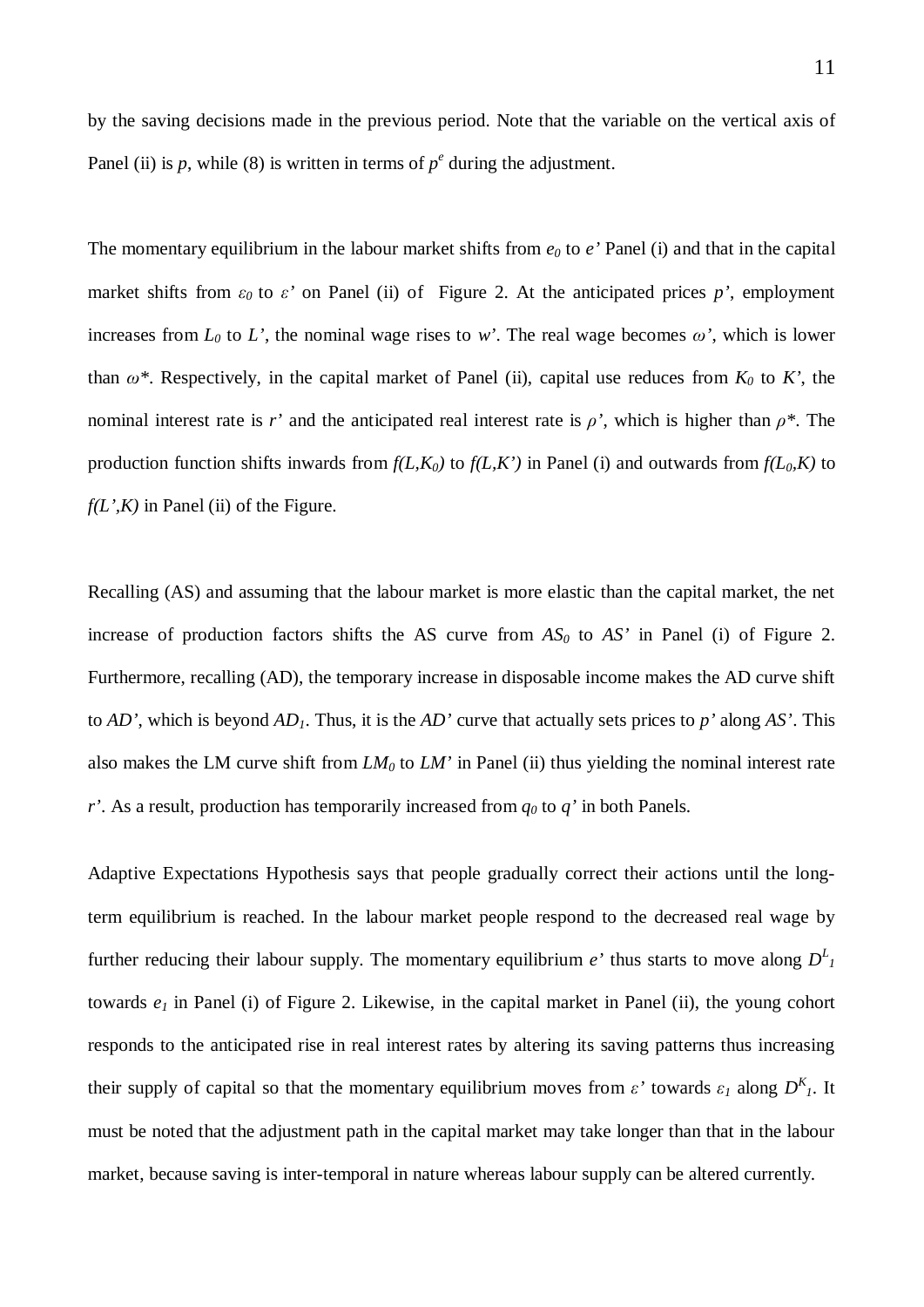As a result of the gradual error-correcting mechanism, factor use moves back towards its initial stage, that is employment falls from  $L'$  towards  $L_0$  and the capital stock increases from  $K'$  towards  $K_0$ . Since employment and capital stock change, the production function rotates from  $f(L,K')$ towards  $f(L,K_0)$  and from  $f(L,K)$  towards  $f(L_0,K)$ . Likewise, the graph of the real wage rotates from *Ȧ'* towards *Ȧ\** and that of the real interest rate rotates from *ȡ'* towards *ȡ\**. The classical long-term equilibrium with no real effects is thus eventually reached after the adjustment path has been gone through.

Note that the temporary factor market responses are of opposite signs - labour employment tends to increase while capital use tends to decrease. Recalling equations (AS) and (AD), it is thus possible that production is temporarily reduced, not increased as in Figure 2. Figure 3 presents this kind of an adjustment path.

#### (Figure 3 here)

Start again from the momentary equilibrium given by  $e'$  and  $\epsilon'$  In Figure 3. Assuming now that the capital market is more elastic than the labour market, there occur a relatively small increase of employment in the labour market and a big reduction of capital use in the capital market. Therefore, the AS curve shifts backwards to *AS'*, which is beyond *AS1*. Taken that this reflects also in the disposable consumption incomes, the AD curve (alas the IS curve) shifts only to *AD'*, which is below  $AD_1$ . In this case, production is reduced from  $q_0$  to  $q'$ . Nevertheless, the result is again a temporary reduction in the real wage and a temporary increase in the real interest rate.

The gradual error-correcting mechanism makes employment eventually fall from  $L'$  towards  $L_0$  and the capital stock increase from *K'* towards *K0*. Therefore, the production function rotates from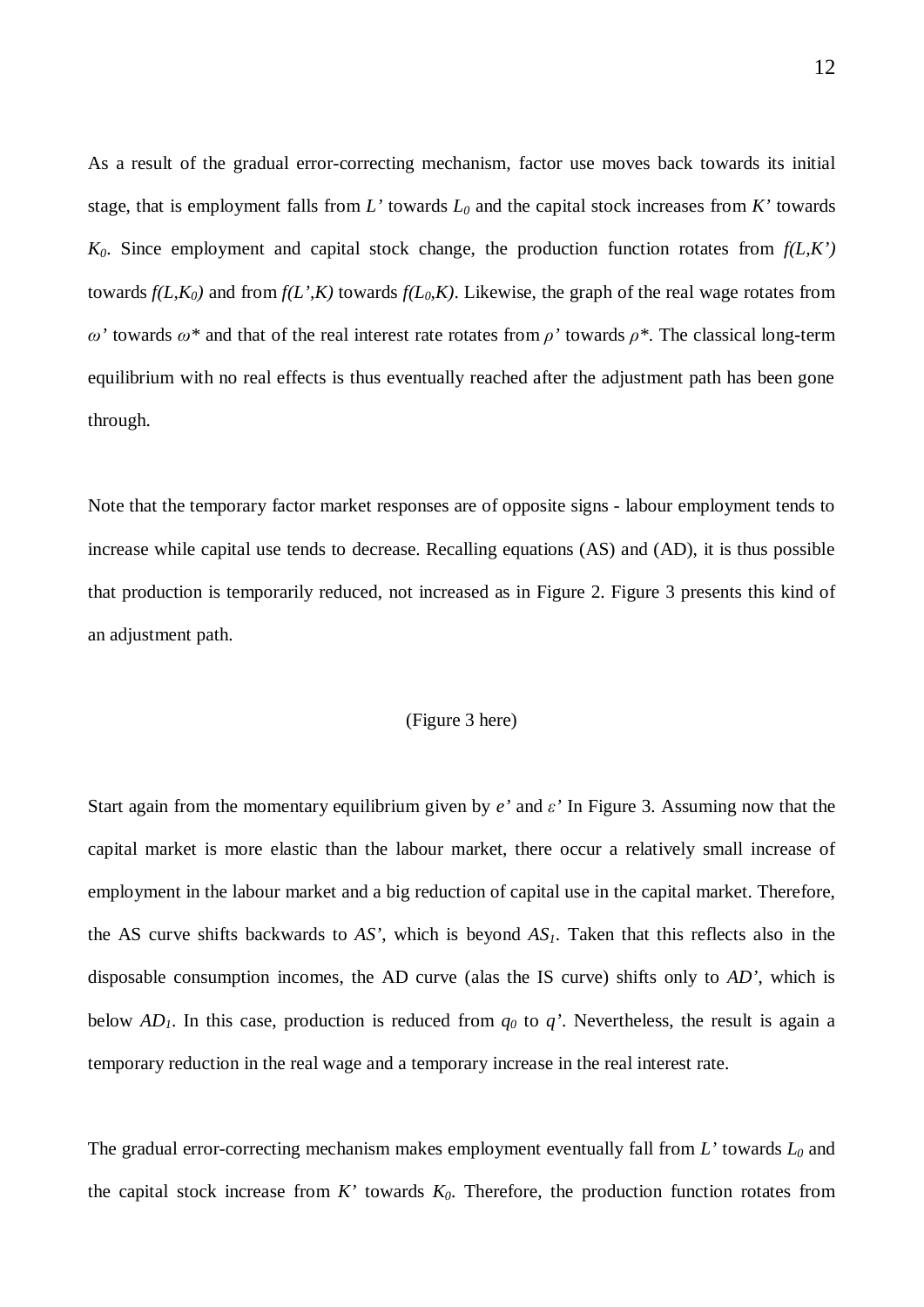*f(L,K')* towards  $f(L,K_0)$  in Panel (i), and from  $f(L,K)$  towards  $f(L_0,K)$  in Panel (ii) of Figure 3 Likewise, the graph of the real wage rotates from  $\omega$ <sup>*'*</sup> towards  $\omega^*$  and that of the real interest rate rotates from  $\rho'$  towards  $\rho^*$ . The classical long-term equilibrium with no real effects is thus again reached along the adjustment path.

#### **4.2 Inter-national adjustment**

Consider now the alternative of inter-national market adjustment path served by the possibility of free factor mobility. Return to the momentary equilibrium described by points  $e'$  and  $\epsilon'$  in Panels (i) an (ii) of Figure 3 (likewise in Figure 2, too). In the labour market, at point *e'* in Panel (i), people see that the local real wage  $\omega'$  has fallen below  $\omega^*$ . Since the real wage in the rest of the economy remains at  $\omega^*$  and supposing that people are fully aware of that, motives for emigration arise. Observing at *p1*, which is the price level that makes local labour demand and labour supply commensurable, the induced amount of emigration is  $L_1 - L_0$ , measured in terms of labour time units.

In the capital market in Panel (ii) of Figure 3, the short-term equilibrium at  $\epsilon$ ' says that the warranted local real interest rate has improved from that in the rest of the economy,  $\rho' > \rho^*$ . Observing the situation from the side of the firms, and reading at the price *p* that is relevant to them, the demand for capital exceeds local supply, which is based on over-estimated real interest rate. Taken that capital is fully mobile, the obvious solution is to hire capital from the rest of the economy. The consequent immigration of capital amounts to  $K_0$ – $K_1$ .

The induced emigration of labour  $L_1 - L_0$  and immigration of capital  $K_0 - K_1$  immediately reproduce the long-term classical equilibrium, where employment is  $L_0$ , capital use is  $K_0$  and production is  $q_0$ . The real wages and real interest rates are again equalised everywhere to  $\omega^*$  and  $\rho^*$ , respectively. In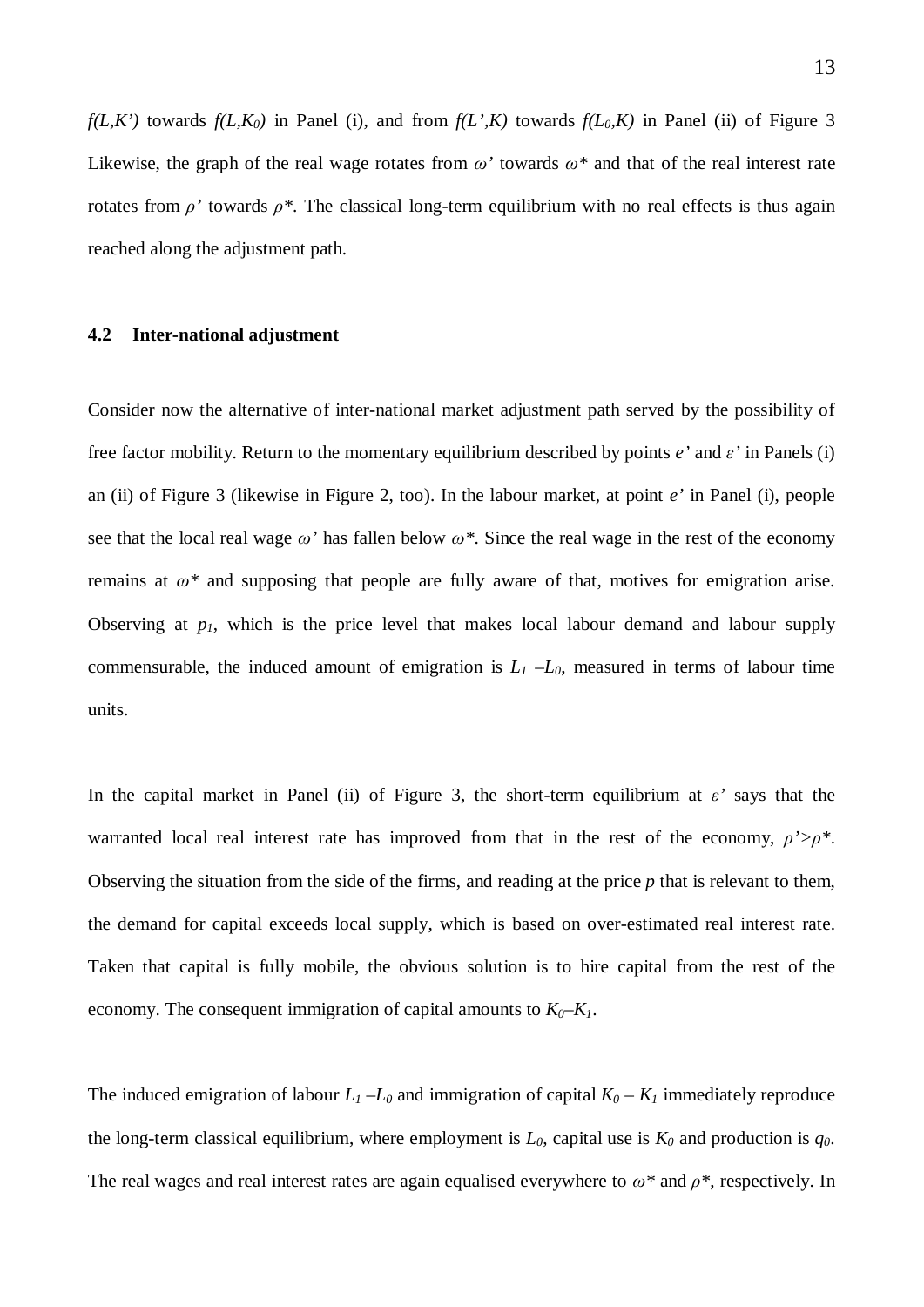this case, in spite of the fact that production remains unchanged, there still are real effects because of the movement of the factors: labour has emigrated and capital has immigrated.

The above result is due to the asymmetric effects of the demand shock on the factor markets. A positive demand shock, the outward shift of the AD curve, increases prices while nominal wages lag behind thus causing a momentary fall in the local real wages anticipated by the labour suppliers. Given that higher real wages are available elsewhere, emigration of labour is induced. On the other hand, the shock, the outward shift of the IS curve, makes the nominal interest rate rise while prices lag behind thus causing a momentary rise in the capital suppliers' anticipated local real interest rate, which induces less than adequate local supply an thus immigration of capital. Emigration and immigration act as inter-national vent for surplus and deficit, respectively.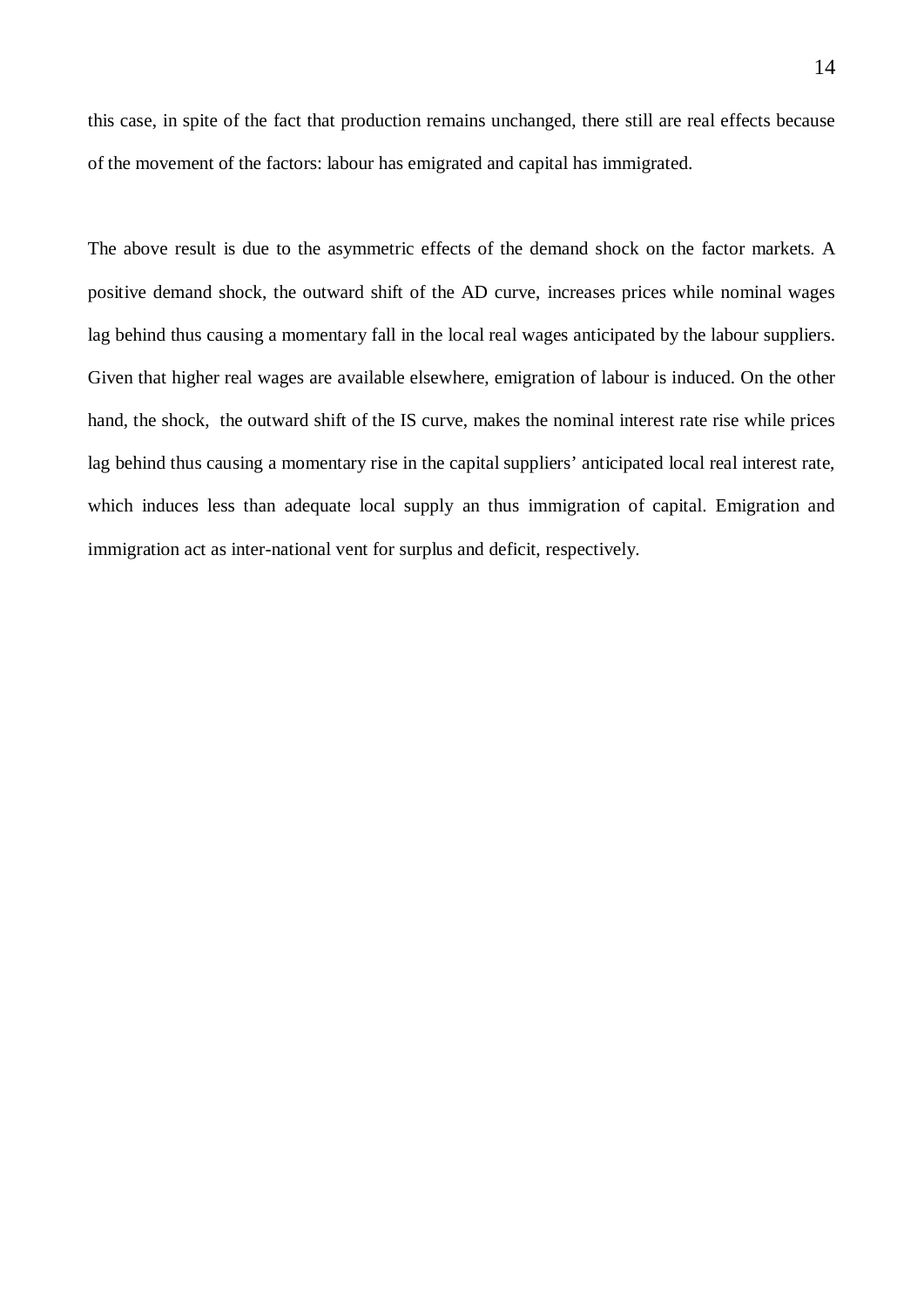## **5 Conclusions**

The analysis of inter-national factor allocation in the Neo-Keynesian macroeconomic model makes several contributions. First, in this model, the price adjustment mechanism is very explicit in the general equilibrium context. The adjustment is most straightforward in the classical regime of the model, where exogenous demand shocks have no long-term real effects on production, real wages, real interest rates and factor migration. The result of long-term neutrality is reasoned by the Perfect Foresight Hypothesis or the Rational Expectations Hypothesis.

Second, the long-term neutrality result still holds in the Neo-Keynesian regime, where the original idea of the Adaptive Expectations Hypothesis is applied as a description of the intra-national errorcorrection adjustment path towards the long-term equilibrium. The short-term effects on production, real wages and real interest rates are gradually mitigated by the intra-nationally operating errorcorrecting mechanism of the factor markets. There are necessarily no effects on migration.

Third, the original spirit of intra-national adjustment under AEH can be substituted by the international explanation given by factor migration caused by the temporarily perceived differences in real factor rewards. If the adjustment happens inter-nationally, there will be permanent emigration and immigration effects, while the effects on production, real wages and real interest rates remain temporary. In this case, a positive demand shock induces permanent immigration of capital and emigration of labour and vice versa.

Fourth, both the intra- and inter-national adjustment mechanisms may naturally take place at the same time thus replacing each other. The final shares of the two mechanisms in the total adjustment process and thus the amount of factor migration induced depend on the relative flexibilities of the two mechanisms. It can be argued that the intra-national mechanism is not very flexible because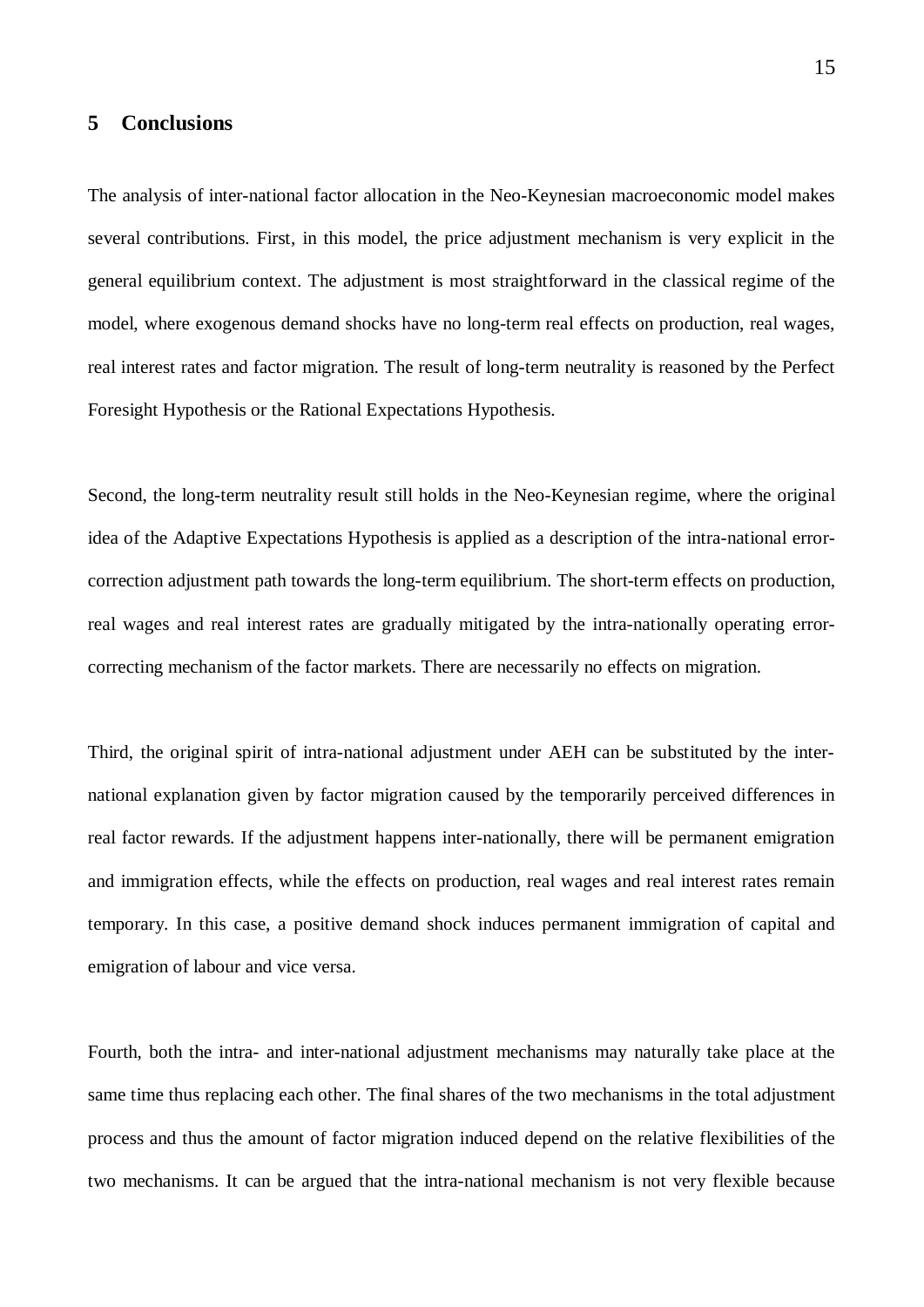updating labour contracts and life-cycle saving plans is tedious and time-consuming, while international mobility can be practiced somewhat more rapidly. Therefore, migration should take a substantial role, at least in the capital market. Of course, this remains an empirical question.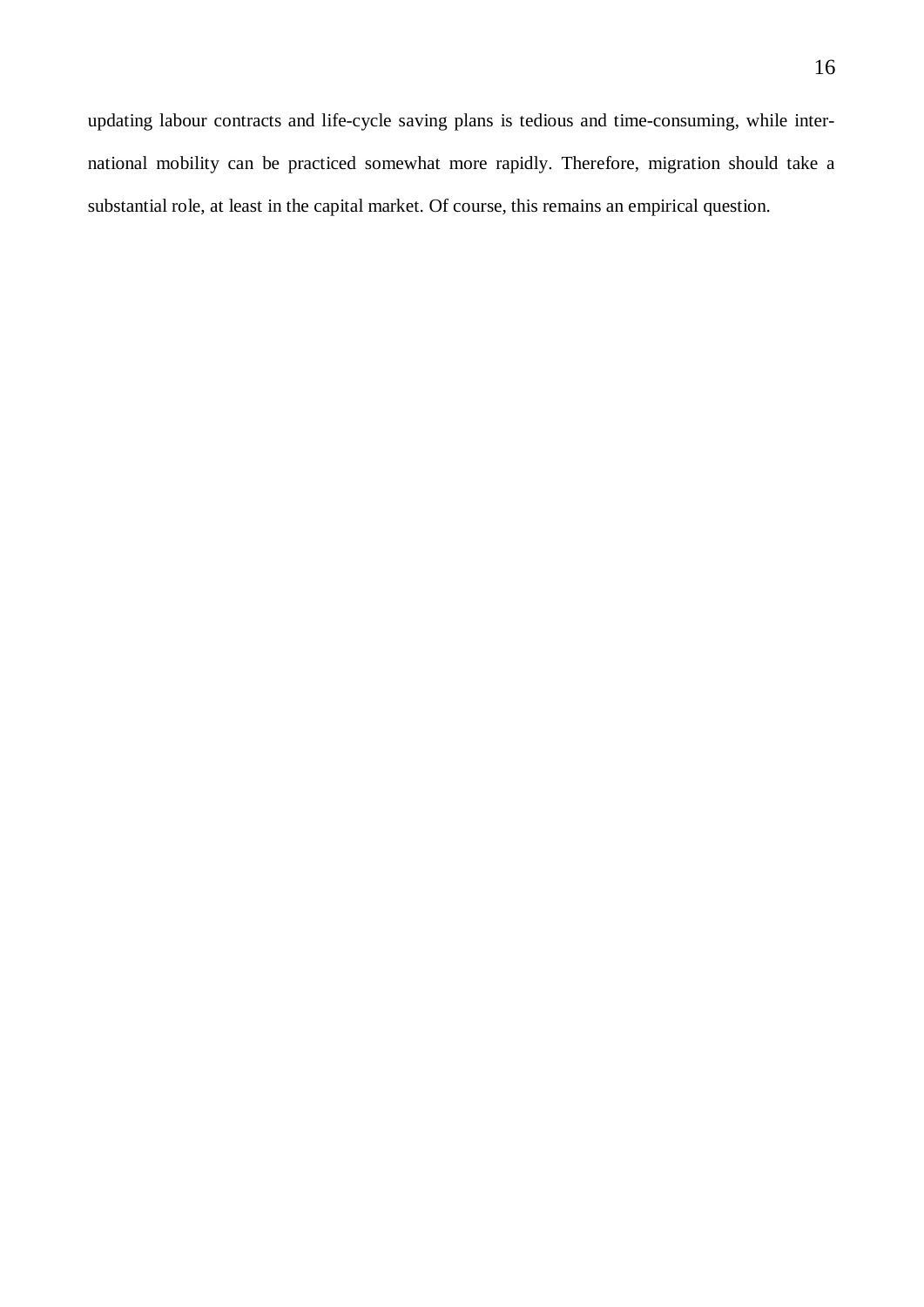## **References:**

- Barro, R. and X. Sala-i-Martin (2004): *Economic Growth*. 2<sup>nd</sup> ed. Cambridge (Ma.): The MIT Press.
- Burda, M. and C. Wyplosz (2001): *Macroeconomics. A European text*. 3rd ed. Oxford: Oxford University Press.
- Diamond, P. (1965): National Debt in a Neoclassical Growth Model. *American Economic Review*, 55: 1126-1150.
- Felderer, B and S. Homburg (1987): *Macroeconomics and New Macroeconomics*. Berlin Heidelberg: Sprnger-Verlag.
- Heijdra, B. and F. van der Ploeg (2002): *Foundations of Modern Macroeconomics.* Oxford: Oxford University Press.
- Krugman, P. and M. Obstfeld (2003): *International Economics. Theory and Policy*. 6<sup>th</sup> ed. Boston: Addison-Wesley.
- Laurila, H. (2004): A General Equilibrium Elaboration of the Classic Model of Migration. *Tampere Economic Working Papers, Net Series,* No. 36, December 2004.

Makin, A. (2002). *International Macroeconomics*. Edinburgh: Pearson Education Limited.

McCann, P. (2001): *Urban and Regional Economics.* Oxford: Oxford University Press.

Samuelson, P. (1958): An Exact Consumption-Loan Model of interest with or without the Social Contrivance of Money. *Journal of Political Economics*, 66: 467-482.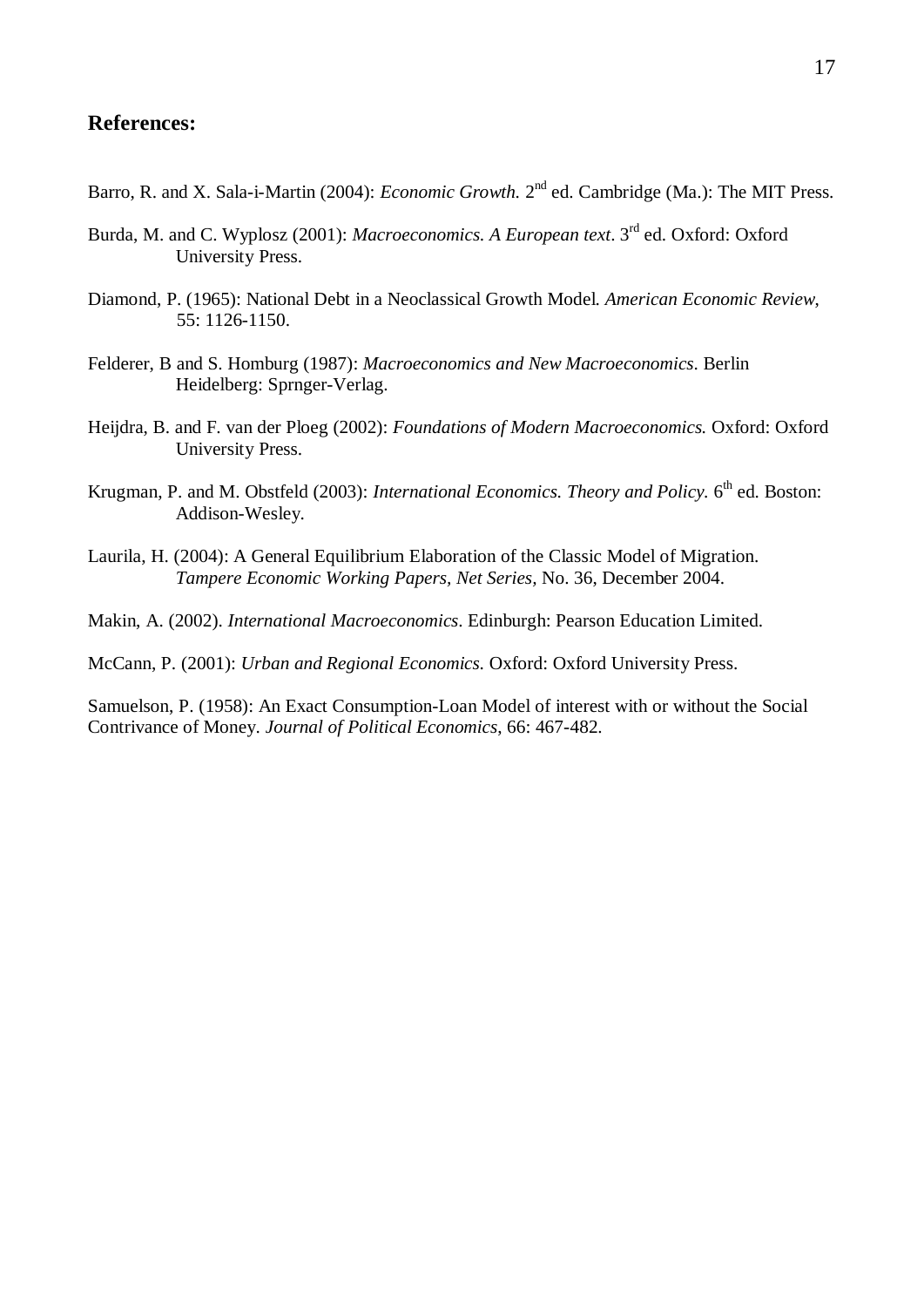

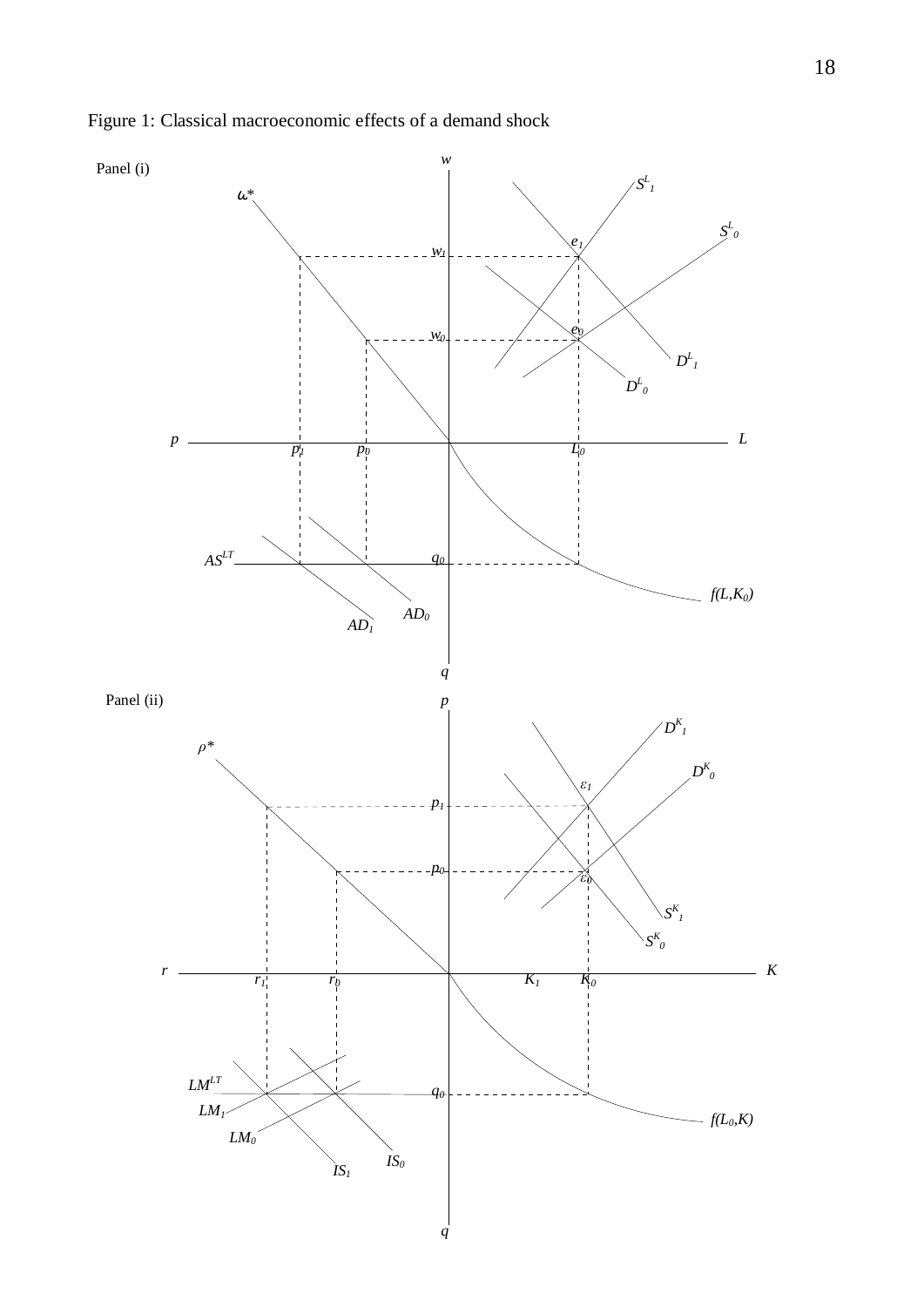Figure 2: Short-term effects of a demand shock